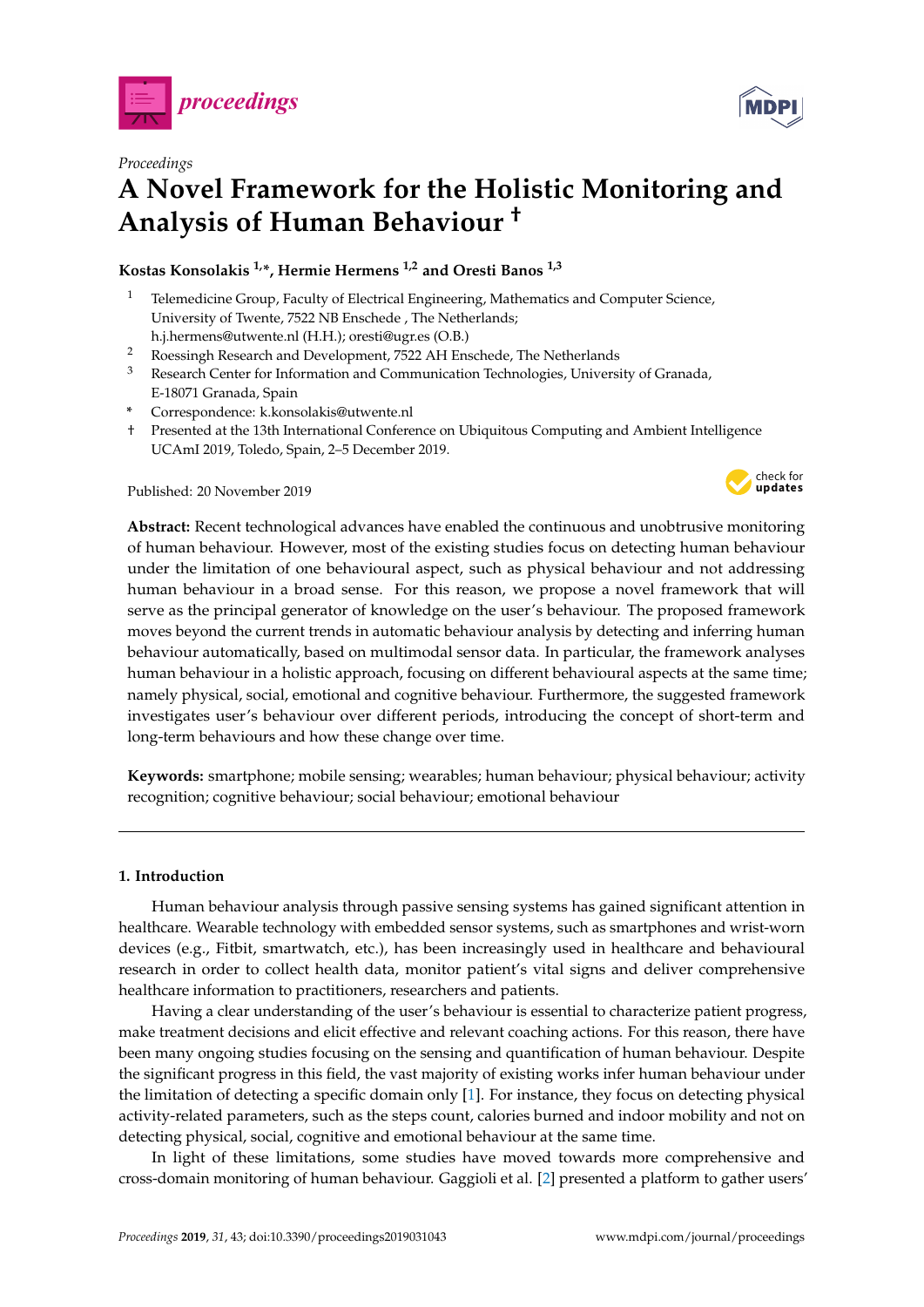psychological, physiological and activity information for describing mental health. Banos et al. [\[3\]](#page-7-2) proposed a machine-learning-based framework to recognize behaviour elements, such as physical activities, emotions and locations, which are further combined through ontological methods into more abstract representations of user context. Furthermore, there is an increasing number of commercial frameworks, such as Apple HealthKit, GoogleFit and Samsung SAMI, that use different types of behaviour-related contextual information, while they rely on third-party applications and systems for inferring the behaviour information [\[3\]](#page-7-2). However, most of the existing solutions are domain-specific with a narrow application scope.

This work describes an innovative system to detect and infer human behaviour automatically and in a holistic manner, through the continuous and unobtrusive collection of multimodal sensor data. The proposed framework moves beyond the current trends in automatic behaviour analysis, by introducing the concept of using heterogenous sensor data in order to analyse different behavioural aspects, namely physical, social, emotional and cognitive, and in a holistic approach. Furthermore, the suggested framework serves as the principal generator of knowledge on the user's behaviour over different periods, introducing the concept of short-term and long-term behaviours and how these change over time. Our main goal is to develop a multimodal and unobtrusive system that can get insights into the user's context and provide the relevant background information for the development of healthcare applications.

The succeeding sections are structured in the following way. Section [2](#page-1-0) introduces our innovative approach for detecting human behaviour and explains the aim of our research. Section [3](#page-1-1) presents the architecture and Section [4](#page-3-0) the implementation of the platform. Finally, we outline our conclusions and remarks in Section [5.](#page-7-3)

#### <span id="page-1-0"></span>**2. Novel Framework for Detecting Human Behaviour**

The current work is a part of the 'Council of Coaches' project, which introduces a radically new concept of virtual coaching. This project consists of a number of virtual characters, each one specialised in their own domain, that interact with each other and with the user in order to inform, motivate and discuss about health and well-being related issues (e.g., physical, cognitive, mental and social well-being). The individual coaches will listen, ask questions, inform, discuss between themselves, jointly set personal goals and inspire the users to take control of their health. Any combination of specialised council members collaboratively covers a broad spectrum of lifestyle interventions, with a substantial probability of positive impact on outcomes related to chronic diseases and healthy ageing [\[4\]](#page-7-4).

Three of the main innovative tasks of the 'Council of Coaches' project are related to sensing and profiling, dialogue management and user interaction. The suggested framework focuses on sensing and profiling user's context by combining smart multimodal sensing technologies in order to seamlessly and opportunistically measure and model the user behaviour in a comprehensive way. In particular, the framework will serve as the principal generator of knowledge on the user's behaviours over different periods and in a holistic approach, through modelling, inferring and combining human behaviour, including physical, emotional, cognitive and social aspects. This holistic sensing and modelling approach not only aims at registering, analysing and inferring each determinant of behaviour in a user-centric manner but also mining the interactions among users and with their physical and virtual environment. Consequently, the proposed framework will provide the necessary information for improving the user-coach interaction and supporting the dialogue and argumentation process with objective and continuous behaviour-related contents.

#### <span id="page-1-1"></span>**3. Architecture**

The suggested framework consists of four main layers; the *Multimodal Sensor Data*, the *Sensor Platform*, the *Behaviour Analysis* and the *Service API* layer. The high-level architecture of the proposed platform is depicted in Figure [1.](#page-2-0) The *Multimodal Sensor Data* layer focuses on receiving different types of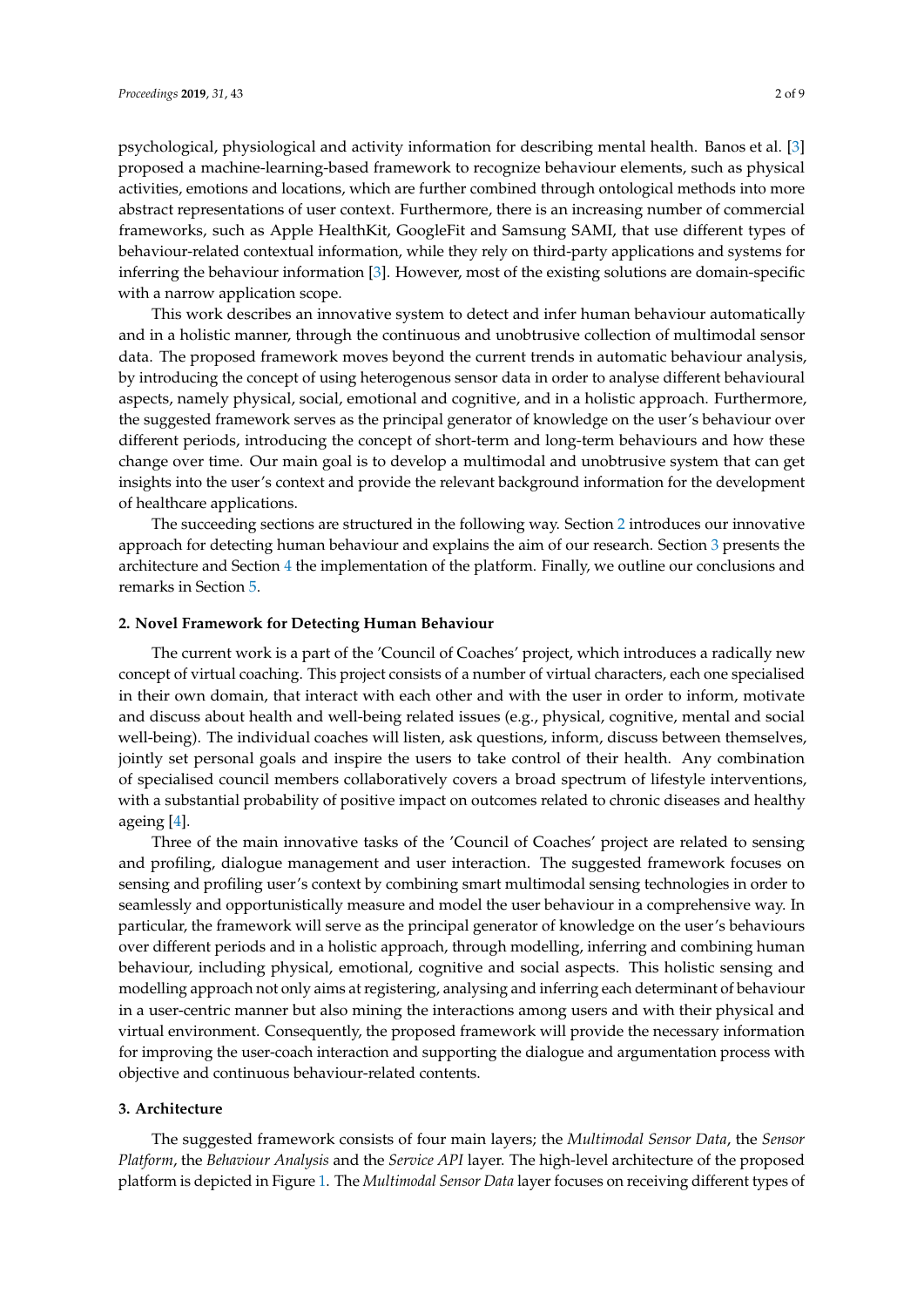data from on-body and off-body devices. On-body devices are considered devices that are light-weight, unobtrusive and can be carried by the user throughout a day. These devices can be smartphones, smartwatches, activity trackers and other commercially available wearable devices. On the other hand, off-body devices include all the smart devices that can be used in the user's environment, such as weight scales, TV, webcams, voice assistants and so forth.

<span id="page-2-0"></span>

**Figure 1.** Overview of the architecture; a proposed framework for human behaviour analysis though multimodal on-body and off-body sensor data.

The *Sensor Platform* layer aims to synchronize and connect the different devices that a user can have, giving access only to authorized devices and users to upload data through the *MQTT Broker* component, which is based on the Message Queuing Telemetry Transport communication protocol. In particular, the *Web Server* component allows a user to get access and link the devices to the system, where a unique and encrypted identification code is generated for both the user and the device. The *Data Acquisition* component receives packets of multimodal data that consist of raw values and metadata, such as data modality or type, timestamps, user ID and device ID. Furthermore, the collected data are stored in the *Sensor Data Storage* and are accessible through the *Data Access Interface* component.

The *Behaviour Analysis* layer is the core entity of the suggested framework, where raw sensor data are converted to meaningful representations of human behaviour, including physical, social, emotional and cognitive aspects. This layer consists of the *Momentary Behaviour*, *Routine Behaviour*, *Behaviour Quantifier* and *Behaviour Change Analyzer* components, which generate information that is stored in the *Behaviour Data Storage* component. In particular, the *Momentary Behaviour* component processes raw data in order to extract relevant features that can be used to detect physical, social, emotional and cognitive short-term behaviours. Short-term or momentary behaviours are behaviours that last less than a certain period of time (e.g., minutes, hours). For instance, the number of steps (physical behaviour), the level of interaction/isolation of the user with other users (social behaviour), the level of engagement loss (cognitive behaviour) and the mood (emotional behaviour), all per minute. Thus, this component, combined with the available multimodal sensor data, can be used to obtain information about user's lifestyles with respect to user's mobility patterns (i.e., using accelerometer and GPS data to track user's location), the sociability (i.e., using social media apps, calls and text messages to analyse the interaction with other users), the cognitive behaviour (i.e., using self-reported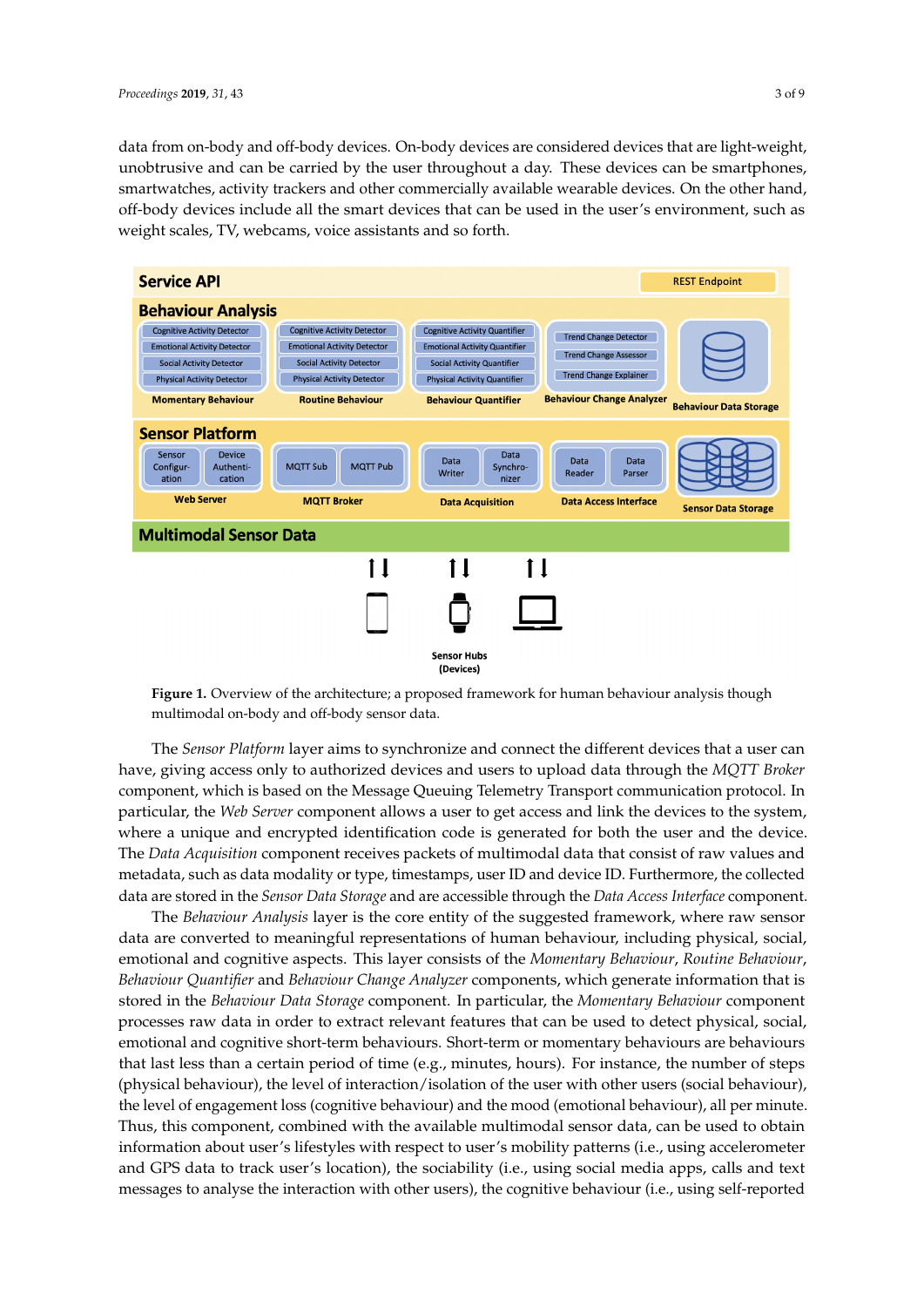questionnaires to monitor user's skills in different fields such as occupational and academic) and the emotional behaviour (i.e., using physiological signals, audio content and device usage patterns to investigate user's mood).

The *Routine Behaviour* component makes use of the *Momentary Behaviour* component in order to detect long-term behaviours. Long-term behaviours or routines refer to physical, social, emotional or cognitive short-term behaviours that take place over long periods of time (e.g., days, weeks, months). In contrast to the short-term behaviours, long-term behaviours represent more meaningful and long-lasting activities that can be used to derive information about users' lifestyles. Depending on the behaviour type and the interpretation of behaviour patterns, the period of time can range from days, weeks, months or even years. For instance, long-term physical behaviours contain information such as the amount of sedentariness during the last month. Long-term behaviours can uncover certain markers that characterize a person's or a group's behaviour over time and identify different types of lifestyles [\[5\]](#page-7-5). Additionally, long-term behaviours can reveal trends or patterns that restrain users from following a normative or healthy lifestyle.

The *Behaviour Quantifier* component contains statistical features that are extracted from the physical, social, emotional and cognitive short-term and long-term behaviours and can be used to identify potential descriptors of user's behaviour through time series analysis. For instance, the average number of steps per day, the average duration of sitting during the weekends and so forth.

The *Behaviour Change Analyzer* component processes the long-term behaviours in order to detect any changes that occur over different periods of time (e.g., seasons, holidays, etc.). For instance, this component could reveal information about a set of patterns that can help in distinguishing a 'working lifestyle' from a 'lifestyle after retirement' (modelling between-person variations) but could also characterize subjective behavioural patterns that force individuals to have a sedentary lifestyle on specific weekdays (modelling within-person variations).

Finally, the *Service API* layer gives access and pushes the processed information that is stored in the framework to the 'Council of Coaches' system or to any potential authorized third party application for further analysis.

#### <span id="page-3-0"></span>**4. Implementation**

This section describes the framework components that have been implemented so far for the modelling of short-term and long-term behaviours using multimodal data from on-body and off-body devices. Furthermore, the software libraries and applications that are used in the framework will be mentioned.

#### *4.1. Short-Term Behaviours Inference*

The inference of short-term behaviour is based on acquired data from on-body and off-body sensors. On-body sensors refer here to both hardware and software sensors readily available in most commercial smartphones (using the AWARE app [\[6\]](#page-7-6)) in order to analyse short-term physical and social behaviour. In particular, a model for detecting steps count, predicting the performed activities (walking, tilting, sitting, cycling and taking the bus) and detecting the level of user's social interaction and isolation has been developed. Smartphone data consist of accelerometer and GPS signals for tracking physical activity, while Bluetooth, ambient noise, location and phone usage metrics (e.g., number of incoming/outgoing calls, number of received/sent text messages) have been used to detect the user's level of being socially active. The aforementioned types of data are presented in the following table (see Table [1\)](#page-4-0).

Off-body sensors refer to acquired data through devices that are not placed directly on the user's body. For instance, data collected from questionnaires and surveys or data from the laptop webcam or Kinect sensor. This type of sensor data is used to analyse short-term emotional and cognitive behaviour.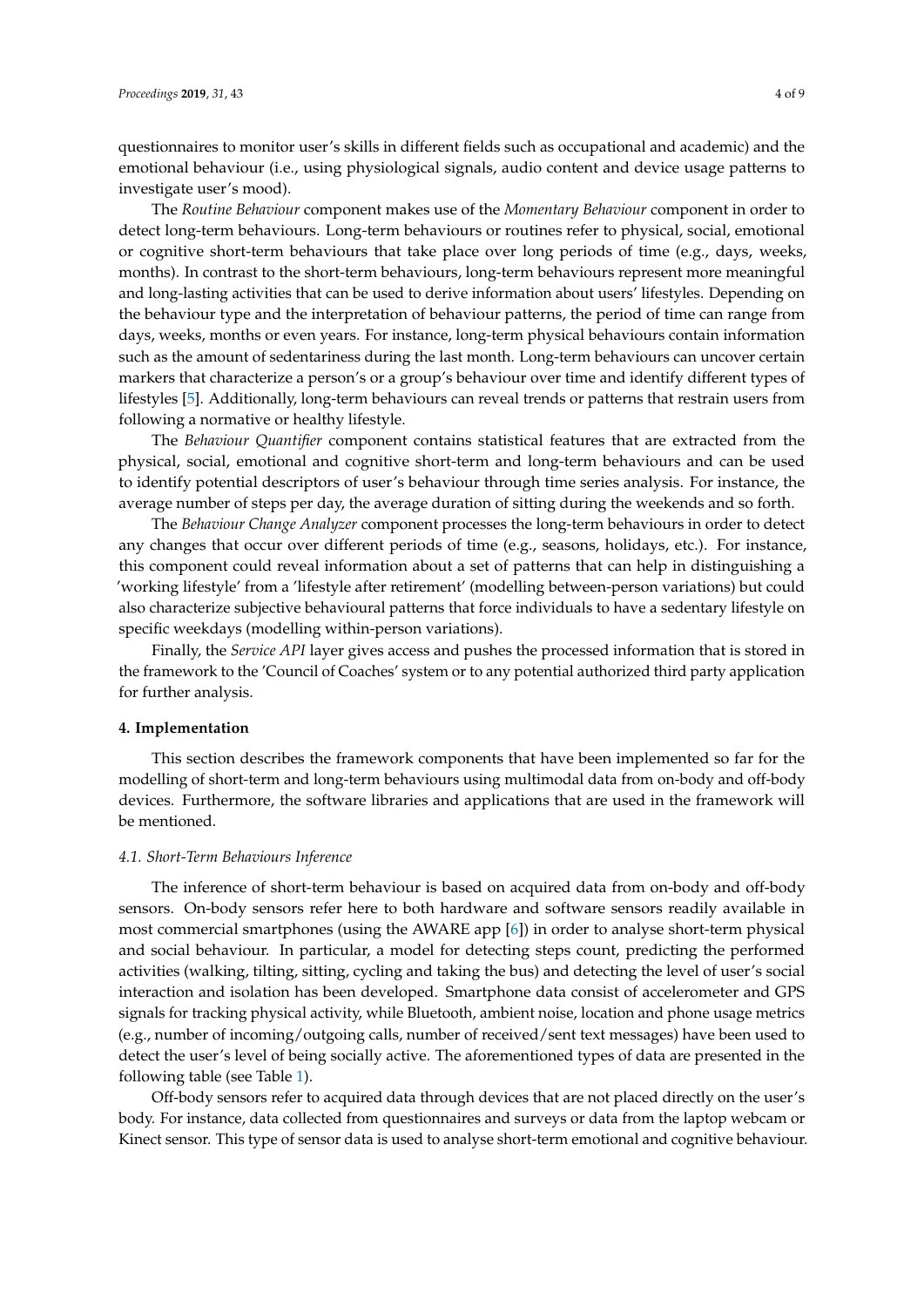<span id="page-4-0"></span>

| Accelerometer                   | The accelerometer sensor measures acceleration over time along three axes;<br>axis x (double_values_0), axis y (double_values_1) and axis z (double_values_2).                                                                                                                                                                                                                                                 |
|---------------------------------|----------------------------------------------------------------------------------------------------------------------------------------------------------------------------------------------------------------------------------------------------------------------------------------------------------------------------------------------------------------------------------------------------------------|
| Bluetooth                       | The Bluetooth sensor detects surrounding Bluetooth-enabled and visible devices with respective<br>RSSI values at specified intervals (default is 60 seconds).<br>The signal gets stronger when the RSSI values are closer to zero. RSSI is expressed in decibels<br>relative to a milliwatt (dBm) from zero to -120 dBm.                                                                                       |
| Calls                           | The calls sensor logs incoming and outgoing call events, performed by or received by the user.<br>This sensor does not record personal information, such as phone numbers or contact information,<br>but uses a unique ID based on SHA-1 encryption.                                                                                                                                                           |
| Messages                        | The messages sensor logs received and sent SMS texts, performed by or received by the user.<br>This sensor does not record personal information, such as phone numbers or contact information,<br>but uses a unique ID based on SHA-1 encryption.                                                                                                                                                              |
| Locations                       | The locations sensor uses the GPS coordinates in order to provide an estimation of the user's<br>current location, automatically.                                                                                                                                                                                                                                                                              |
| <b>Activity Recognition API</b> | The Activity Recognition plugin uses the Google Location API, which is based on combining<br>accelerometer and GPS data, in order to detect user's movement and the mode of transportation.<br>The plugin can monitor the following activities: walking, cycling, using a vehicle (e.g., taking the bus),<br>tilting and being still.                                                                          |
| <b>Ambient Noise</b>            | The ambient noise plugin measures the ambient noise based on the double_frequency (Hz),<br>the double_decibels (dB) and the double_rms (Hz). An environment is considered noisy<br>when the perceived loudness gets louder and above a certain decibel or RMS sound value.<br>The plugin uses audio from the microphone sensor and detects if the environment is noisy or<br>silent for the last five minutes. |

**Table 1.** Overview of on-body sensor data.

#### 4.1.1. Physical Short-Term Behaviours

The model for detecting short-term physical behaviour has been divided into two parts. For the first part, we focus on detecting steps based on accelerometer data, while for the second part we use the Google Recognition API [\[7\]](#page-7-7) for detecting everyday activities (walking, being in a vehicle, biking, tilting or remaining still) based on accelerometer and GPS data.

For the steps counter model, we calculate the magnitude value of 3-axial accelerometer raw data (50Hz sampling frequency) in order to make the model orientation independent. Then, we apply a lowpass filter with a cutoff frequency equal to 3.667 Hz. The filter passes signals lower than the cutoff frequency and attenuates signals higher than the cutoff frequency. After removing short-term fluctuations, we count the peaks of the magnitude signal above a certain threshold, where each peak equals to one step. This threshold is equal to 12  $(m/s)^2$  and has been selected among other values as the most optimal one for this steps counter model. It is also worth mentioning that an additional or alternative way to monitor user's steps is to use a wrist-worn activity tracker, such as Fitbit.

#### 4.1.2. Social Short-Term Behaviours

The model for social behaviour detects if the user interacts with other individuals, trying to answer if the user has a socially active or isolated life. For this reason, different types of smartphone data are processed in order to estimate the level of social activity. The signal strength of Bluetooth visible devices is translated into social interaction. The model estimates that if a user is surrounded closely by Bluetooth devices, there might be individuals to interact with. The condition for that is the RSSI (Received Signal Strength Indicator) values to range from −70 to 0 dBm. Furthermore, the number of performed incoming and outgoing phone calls is also used to measure social interaction. The model checks every minute if at least one call is performed for more than 10 seconds (social interaction). Similarly, the number of received and sent text SMS messages is converted to social interaction. The model checks every minute if at least one SMS is received and one SMS is sent (social interaction). Moreover, ambient noise is recorded to evaluate if a user has a conversation with others or if the user is in a noisy environment. The condition for that is the decibel values to be more than 30 dB and the RMS (Root Mean Square) to be more than 150 Hz. Finally, the model detects the location of the user through the Google API activity recognition and estimates that if a user is taking the bus, there will be an interaction with the bus driver or with other passengers. For any other case, the model estimates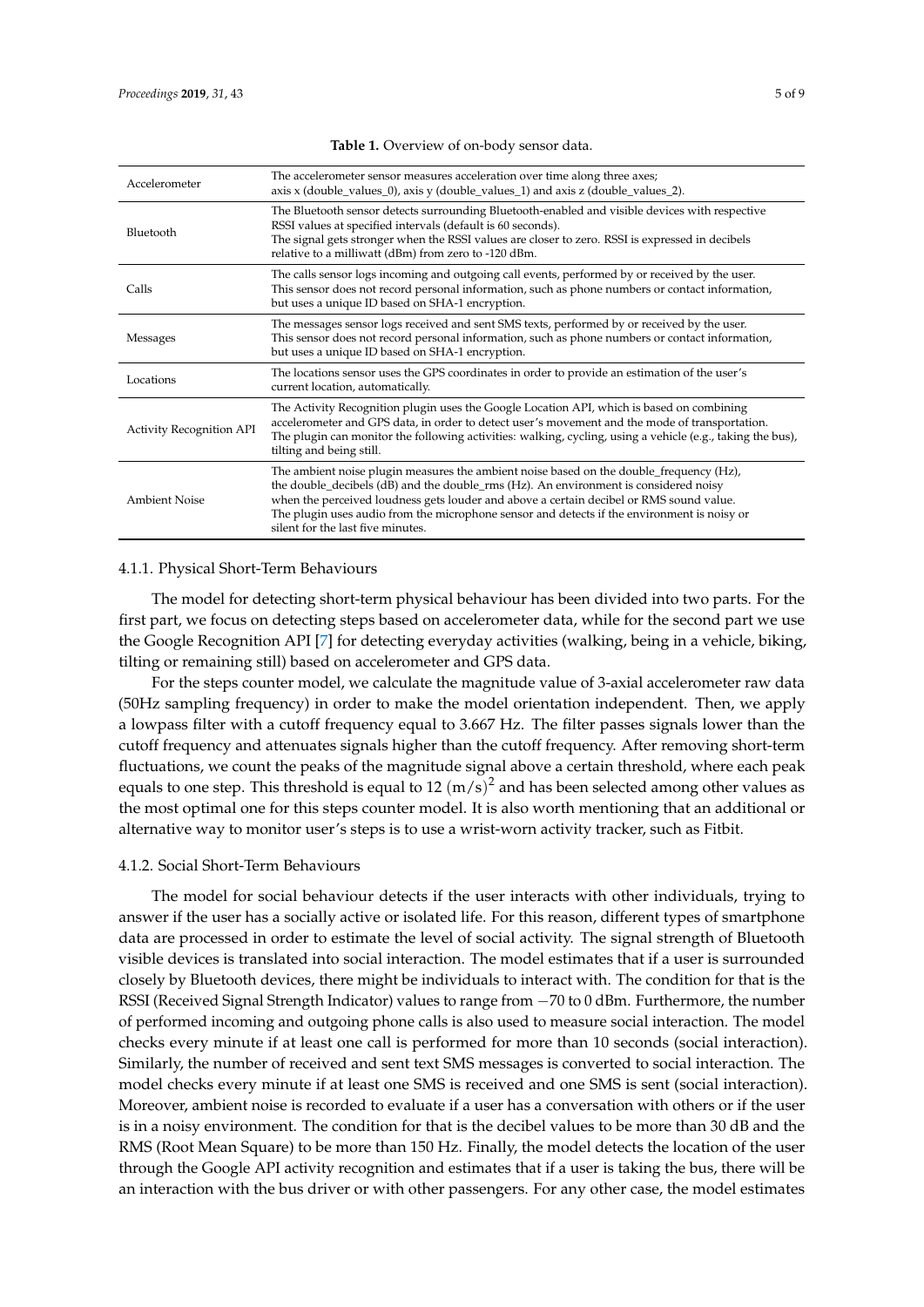that the user is socially isolated. Consequently, if there is at least one sensor that indicates that the user is socially active per minute, then the label for this minute is 'socially active'. The approach of the social behaviour model is illustrated in Figure [2.](#page-5-0)

<span id="page-5-0"></span>

**Figure 2.** Layered social behaviour model.

#### 4.1.3. Emotional & Cognitive Short-Term Behaviours

The model for detecting emotional and cognitive behaviours is mainly based on surveys. In particular, ESM methods and Likert scale questionnaires are used to measure user's valence and arousal that can provide information about user's affective states [\[8,](#page-7-8)[9\]](#page-7-9). These states can be described in terms of discrete emotional categories (i.e., happiness, sadness, fear, anger, disgust and surprise) using the dimensional descriptor of Russell's circumplex model [\[10\]](#page-7-10). Valence is defined as the self-perceived level of pleasure, ranging from negative to positive affectivity, while arousal is the self-perceived level of calmness and excitement, ranging from low to high affectivity. Furthermore, visual cues (such as laptop's camera or Kinect sensor mounted on a screen) that monitor user's head, gaze and body posture can also be used to record facial expressions (emotional behaviour) and monitor the engagement level of the user (cognitive behaviour).

#### *4.2. Long-Term Behaviours Inference*

The model for detecting long-term behaviours is based on investigating the short-term physical, social, emotional and cognitive behaviours over longer periods (e.g., days, weeks, months). More specifically, a number of statistical features (i.e., sum, mean, standard deviation) is extracted from the short-term behaviour data in order to identify potential descriptors that might reveal information about behaviour routines. These features are used to perform time series analysis over different times (e.g., morning, afternoon, evening, weekdays, weekends, working hours), from which more meaningful and long-lasting events are identified in order to derive information about users' lifestyles.

For instance, the total number of steps per day can give further insights into the activity level of the user; below 5000 steps is considered sedentary, from 5000 to 7499 is lightly active, from 7500 to 9999 is moderately active and above 10,000 is considered vigorously active [\[11\]](#page-7-11). In Figure [3,](#page-6-0) the total number of steps is depicted for a single user and over four months, through swarm plots representations. Trying to identify the days of the week that are related to a sedentary lifestyle, we depict the number of steps grouped by each day, comparing the total number of steps with the steps performed during the morning, the afternoon and the evening. It can be seen that for almost every day of the week, the user has performed more than 10,000 steps per day, with some exceptions on Tuesdays and Wednesdays. Another example of estimating the long-term physical behaviour is through the average duration of the activity siting, which can reveal information about the sedentary lifestyle of the user. Furthermore, the total duration of being socially active versus isolated can be used to monitor long-term social behaviour. Similarly, the average level of user's valence/arousal/engagement per day, week or month, can define the user's long-term emotional and cognitive behaviours.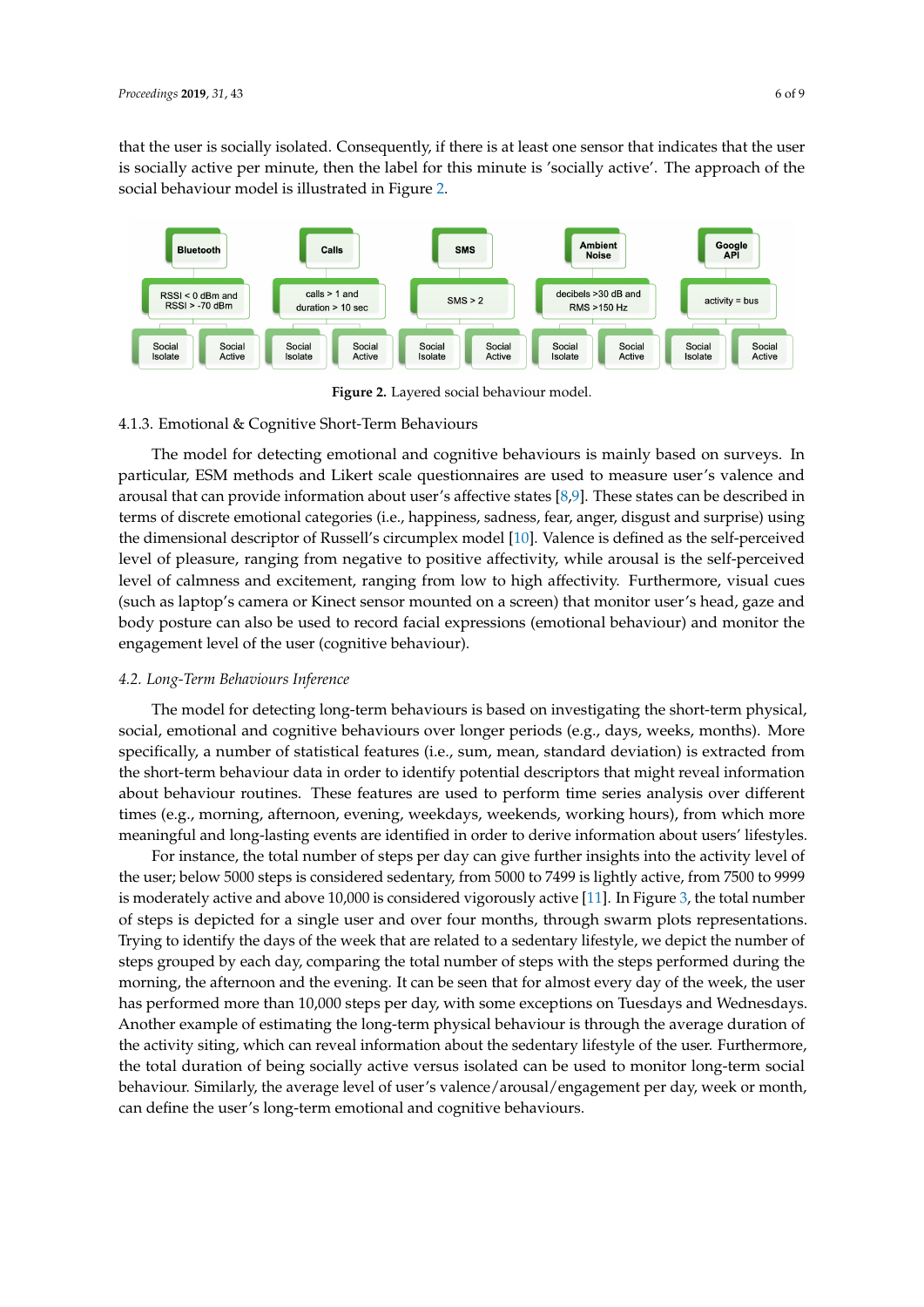<span id="page-6-0"></span>

**Figure 3.** SwarmPlot of the steps per day comparing the total number of steps, with steps performed during the morning (from 8 am to 12 pm), during the afternoon (from 12 pm to 5 pm) and during the evening (from 5 pm to 12 am).

#### *4.3. Technologies*

Smartphone data are collected in a continuous and unobtrusive way though the smartphone application AWARE [\[6\]](#page-7-6). AWARE is an Android framework dedicated to instrument, infer, log and share mobile context information, for application developers, researchers and smartphone users (see Figure [4\)](#page-6-1). AWARE captures hardware-, software- and human-based data. In particular, smartphone raw data such as accelerometer, GPS, Bluetooth, phone calls, SMS and ambient noise are recorded and stored into an Apache Web server running on a Linux system [\[12\]](#page-8-0). Then, scripts are developed in Python 3.5 [\[13\]](#page-8-1) in order to process the raw data and detect short-term and long-term behaviours. At first, short-term behaviour models detect physical, social, emotional and cognitive behaviours, which are stored into a MySQL 5.7 database [\[14\]](#page-8-2). Then, the processed data are pushed to authorized platforms via a secured rest API connection [\[15\]](#page-8-3), based on JSON web token authentication. Finally, the data are distributed through JSON format according to RFC 8259 [\[16\]](#page-8-4) and ECMA-404 [\[17\]](#page-8-5).

<span id="page-6-1"></span>

**Figure 4.** Snapshots of the AWARE application for smartphones [\[6\]](#page-7-6).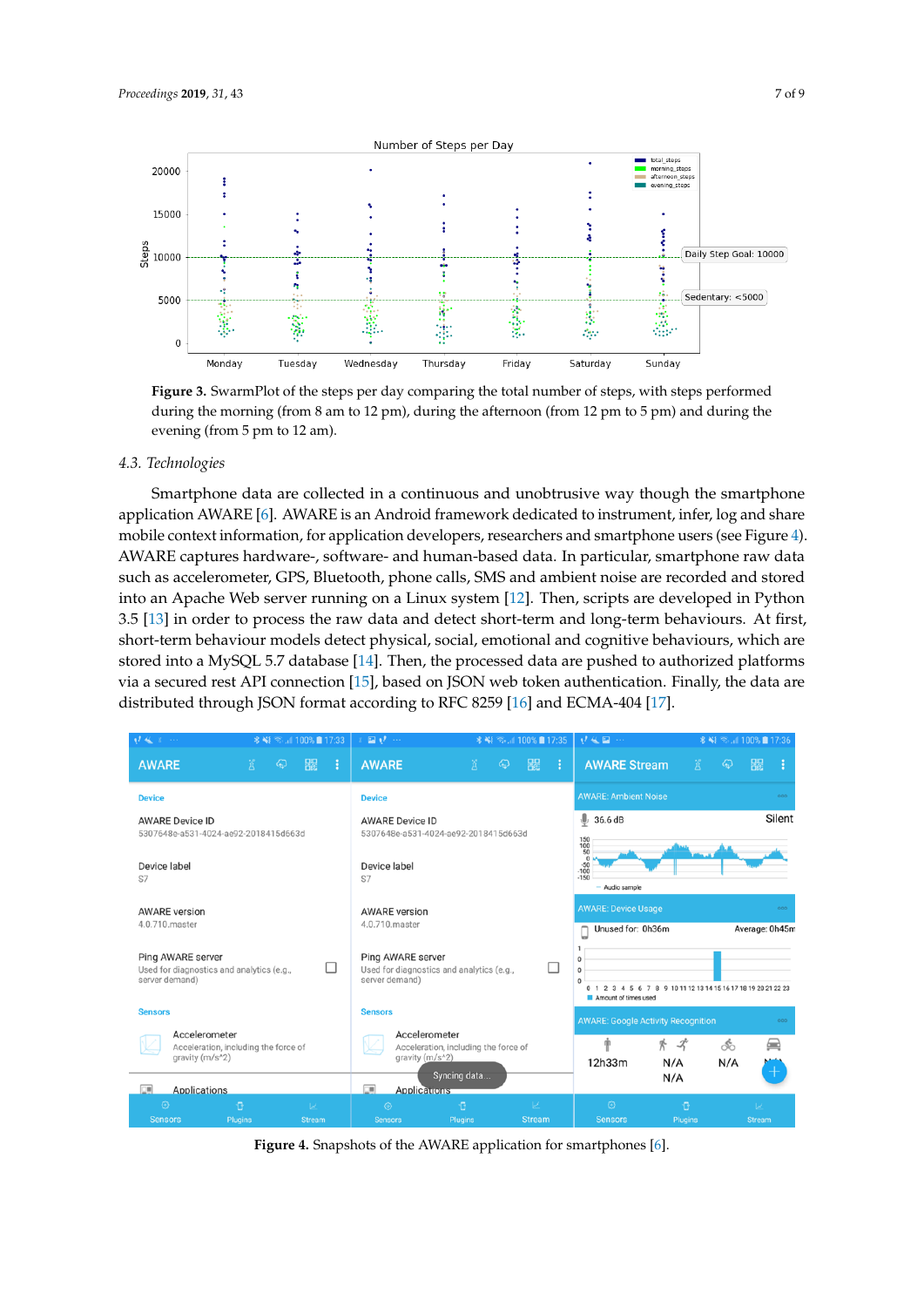#### <span id="page-7-3"></span>**5. Conclusions**

This work presents a novel framework for sensing, identifying and quantifying different domains of human behaviour in a holistic approach. Even though the suggested framework has been designed under the scope of the 'Council of Coaches' project in order to nurture the dialogues, arguments and interactions between users and virtual coaches, it can be used in many healthcare application systems which require an automatic detection of human behaviour. The framework collects, stores and analyses raw multimodal on-body and off-body sensor data in order to extract useful information regarding the user's behaviour. More specifically, four principal components of human behaviour, namely physical, social, emotional and cognitive, are analysed over different periods of time. After presenting the framework architecture, we explained the implementation of short-term and long-term behaviours using heterogeneous data from on-body and off-body devices (e.g., smartphone data, laptop visual cues). In addition to the current devices, we plan to integrate more apparatuses into the system including, smartwatches, Fitbits, smart weight scales and other IoT devices. Our next step is to conduct a longitudinal case study, collecting multimodal sensor data from different users, in order to validate the current system but also to investigate changes in human behaviour that occur under certain events and restrain users from following a normative or healthy lifestyle.

**Author Contributions:** O.B. conceived this work. K.K. and O.B. wrote the paper. O.B. reviewed the paper. H.H. is the coordinator of the 'Council of Coaches' project.

**Acknowledgments:** This work has received funding from the European Union's Horizon 2020 research and innovation programme under Grant Agreement #769553. This result only reflects the author's view and the EU is not responsible for any use that may be made of the information it contains. This work has also been supported by the Dutch UT-CTIT project HoliBehave and in collaboration with the research project "Advanced Computing Architectures and Machine Learning-Based Solutions for Complex Problems in Bioinformatics, Biotechnology and Biomedicine" (RTI2018-101674-B-I00).

**Conflicts of Interest:** The authors declare no conflict of interest.

#### **References**

- <span id="page-7-0"></span>1. Konsolakis, K.; Hermens, H.; Villalonga, C.; Vollenbroek-Hutten, M.; Banos, O. Human Behaviour Analysis through Smartphones. *Proceedings* **2018**, *2*, 1243.
- <span id="page-7-1"></span>2. Gaggioli, A.; Pioggia, G.; Tartarisco, G.; Baldus, G.; Corda, D.; Cipresso, P.; Riva, G. A mobile data collection platform for mental health research. *Pers. Ubiquitous Comput. J.* **2013**, *17*, 241–251.
- <span id="page-7-2"></span>3. Banos, O.; Villalonga, C.; Bang, J.; Hur, T.; Kang, D.; Park, S.; Hyunh-The, T.; Le-Ba, V.; Amin, M.B.; Razzaq, M.A.; et al. Human behavior analysis by means of multimodal context mining. *Sensors* **2016**, *16*, 1264.
- <span id="page-7-4"></span>4. op den Akker, H.; op den Akker, R.; Beinema, T.; Banos, O.; Heylen, D.; Bedsted, B.; Pease, A.; Pelachaud, C.; Traver-Salcedo, V.; Kyriazakos, S.; et al. Council of Coaches–A Novel Holistic Behavior Change Coaching Approach. *ICT4AWE* **2018**, *1*, 219–226.
- <span id="page-7-5"></span>5. Harari, G.; Lane, N.; Wang, R.; Crosier, B.; Campbell, A.; Gosling, S. Using Smartphones to Collect Behavioral Data in Psychological Science: Opportunities, Practical Considerations, and Challenges. *Perspect. Psychol. Sci.* **2016**, *11*, 838–854.
- <span id="page-7-6"></span>6. Ferreira, D.; Kostakos, V.; Dey, A.K. AWARE: Mobile Context Instrumentation Framework. *Front. ICT* **2015**, *2*, 6.
- <span id="page-7-7"></span>7. AWARE: Google Activity Recognition. GitHub. Available online: [https://github.com/denzilferreira/com.](https://github.com/denzilferreira/com.aware.plugin.google.activity_recognition) [aware.plugin.google.activity\\_recognition](https://github.com/denzilferreira/com.aware.plugin.google.activity_recognition) (accessed on 12 July 2019).
- <span id="page-7-8"></span>8. Kanning, M.; Schlicht, W. Be Active and Become Happy: An Ecological Momentary Assessment of Physical Activity and Mood. *J. Sport Exerc. Psychol.* **2010**, *32*, 253–261.
- <span id="page-7-9"></span>9. Bailon, C.; Damas, M.; Pomares, H.; Sanabria, D.; Perakakis, P.; Goicoechea, C.; Banos, O. Intelligent Monitoring of Affective Factors Underlying Sport Performance by Means of Wearable and Mobile Technology. *Proceedings* **2018**, *2*, 1202.
- <span id="page-7-10"></span>10. Russell, J.A. A circumplex model of affect. *J. Personal. Soc. Psychol.* **1980**, *39*, 1161–1178,
- <span id="page-7-11"></span>11. Bassett, D.J.; Toth, L.; LaMunion, S.; Crouter, S. Step Counting: A Review of Measurement Considerations and Health-Related Applications. *Sports Med.* **2017**, *47*, 1303–1315.